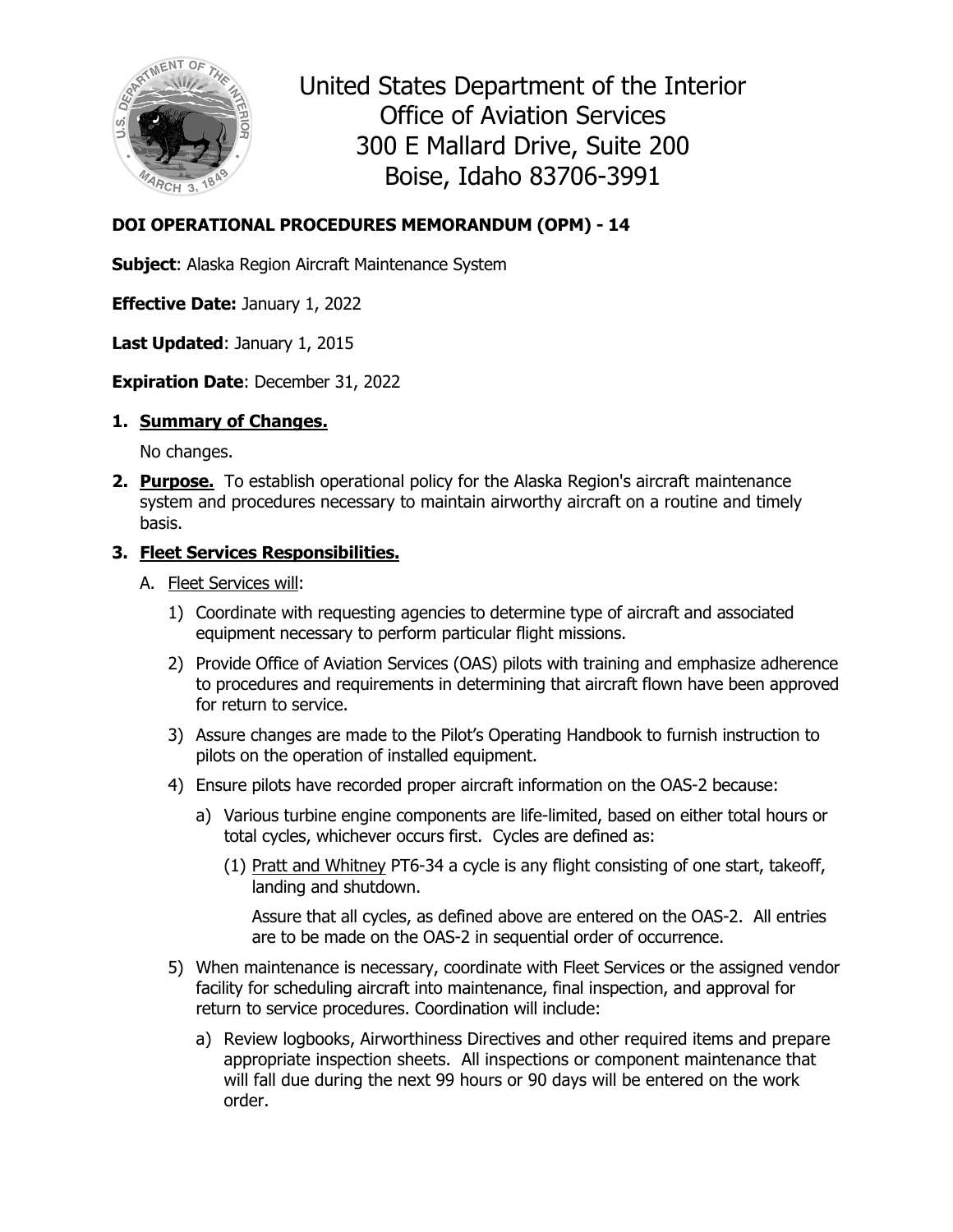- b) Evaluate discrepancies noted by pilots/maintenance personnel and determine appropriate action.
- c) Identify maintenance discrepancies noted during operational flight, record discrepancies on the OAS-2 and forward for maintenance.
- d) Notify the user agency when an aircraft is approved for return to service.
- B. The OAS Repair Station will:
	- 1) Provide aircraft maintenance as requested by Fleet Services.
	- 2) Advise Fleet Services on the scope and detail of maintenance required on aircraft assigned to the OAS Repair Station for inspection or repair.
	- 3) Provide Fleet Services a current estimate of time for return to service.
	- 4) Perform Maintenance on Fleet Aircraft according to the Repair Station Inspection Procedures Manual and 14 CFR.
	- 5) When maintenance is completed, the Repair Station will complete the OAS-2 including updating the hours blocks, "Corrective Action", "Inspection(s)" and "Flight Release" blocks.
	- 6) Notify Fleet Services when an aircraft is returned to service.
	- 7) Return the completed maintenance package to Fleet Services for filing.

#### **4. Pilot Responsibilities.**

- A. Prior to flight, pilots shall have an OAS-2, Aircraft Flight/Use Report book for the aircraft to be flown.
- B. The OAS-2's must be reviewed to determine maintenance status of aircraft prior to flight.
	- 1) Pilots are responsible for oil changes and oil samples except those in conjunction with an inspection, i.e., 100-hour or annual. OAS will not authorize payment for oil change between inspections at commercial facilities.
	- 2) Oil change intervals are:
		- a) Cessna 206, 185, Found, and PA-18's, Husky's or Scouts equipped with oil filter: each 50 hours.
		- b) PA-18's, Husky, and Scout equipped with oil screen: each 25 hours.
- C. Pilots shall, after operations in salt water, drain or remove collected water from float compartments or hulls and wash these areas with fresh water upon completion of day's flight activities. Pilot's time will be charged to the using agency.

#### **5. Inspections.**

- A. Except those aircraft being maintained under an approved inspection program or a continuous maintenance program, no Departmental aircraft may be operated unless within the preceding 12 calendar months, it has had:
	- 1) An annual inspection in accordance with 14 CFR Part 43 and has been approved for return to service by a person authorized by 14 CFR Part 43.7.
	- 2) An inspection for issuance of an Airworthiness Certificate.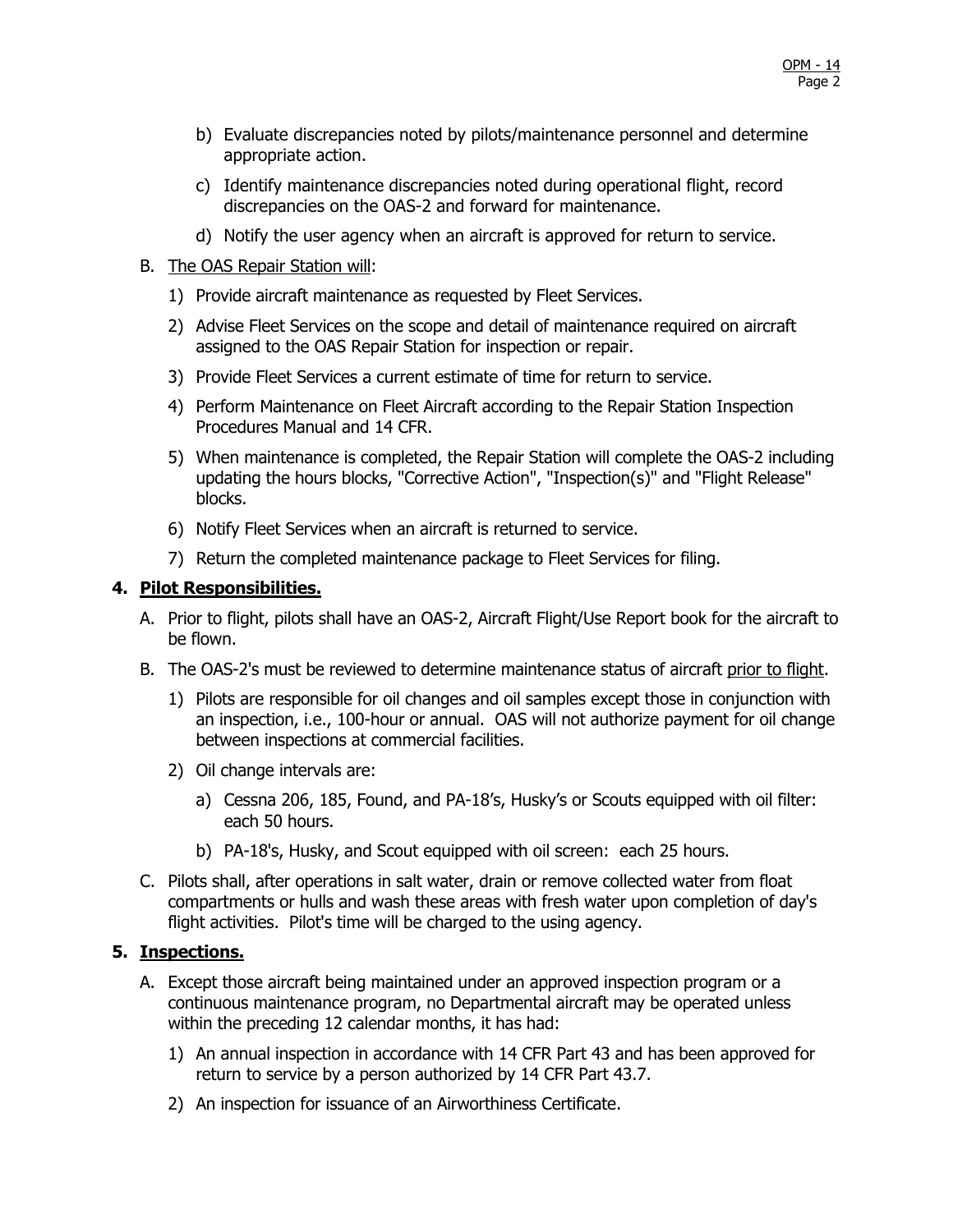- B. 100-Hour Inspection.
	- 1) A Departmental aircraft may not be operated unless, within the proceeding 100 hours of time in service, it has received an annual inspection or 100-hour inspection and has been approved for return to service in accordance with 14 CFR Part 43. The 100-hour inspection may be exceeded by a maximum of 10 hours only for the purpose of returning the aircraft to a maintenance facility, and only if the flight is approved by the Supervisory Fleet Services Specialist or the Alaska Regional Director. This time will be subtracted from the next 100-hour inspection time. Users shall notify Fleet Services 14 days prior to requiring an inspection.
	- 2) Those aircraft operated under an approved inspection program or a continuous maintenance program shall be operated in accordance with the approved program.
- **6. Aircraft Discrepancies.** DOI owned/operated certificated aircraft shall comply with 14 CFR 91.213 as follows:
	- A. Multiengine Aircraft. Multiengine aircraft shall have a FAA or Director, OAS, approved minimum equipment list for each aircraft in accordance with 14 CFR 91.213, subparagraphs (a) and (c).
	- B. Turbine-powered Aircraft. Turbine-powered aircraft shall have a FAA or Director, OAS, approved minimum equipment list for each aircraft in accordance with 14 CFR 91.213, subparagraphs (a) and (c).
	- C. Single Reciprocating Engine Aircraft. Single reciprocating engine aircraft shall be operated and maintained in accordance with 14 CFR 91.213, subparagraph (d). The Supervisory Fleet Services Specialist must approve all deferred discrepancies.
	- D. All discrepancies shall be entered on an OAS-2 as they occur. Entries shall remain on the OAS-2 until corrected in accordance with 14 CFR 43 or deferred and moved to OAS 2 Attachment A. Corrective actions shall be entered on the same OAS-2 that carries the discrepancy.
	- E. Deviations. Any deviations to the above must be accomplished in accordance with 14 CFR 91.213 (e).

#### **7. Aircraft Flight/Use Reports.**

- A. An OAS-2 entry will be completed for each flight/engine run. All applicable data will be entered in appropriate spaces of OAS-2 form.
- B. Upon completion of a flight or upon completion of multiple flights on a calendar day and/or pilot duty day, an OAS-2 will be completed; white and blue copies removed and forwarded by the pilot to OAS Fleet Services.
	- 1) If the aircraft is operated from Anchorage, the OAS-2 will be turned in to Fleet Services daily.
	- 2) If the aircraft is in the field, the OAS-2 will be forwarded to the Fleet Services weekly.
	- 3) Upon receipt, Fleet Services verifies and corrects total time, coding, etc. and inputs data into the automated maintenance tracking system, and forwards the white original the OAS Finance, Boise.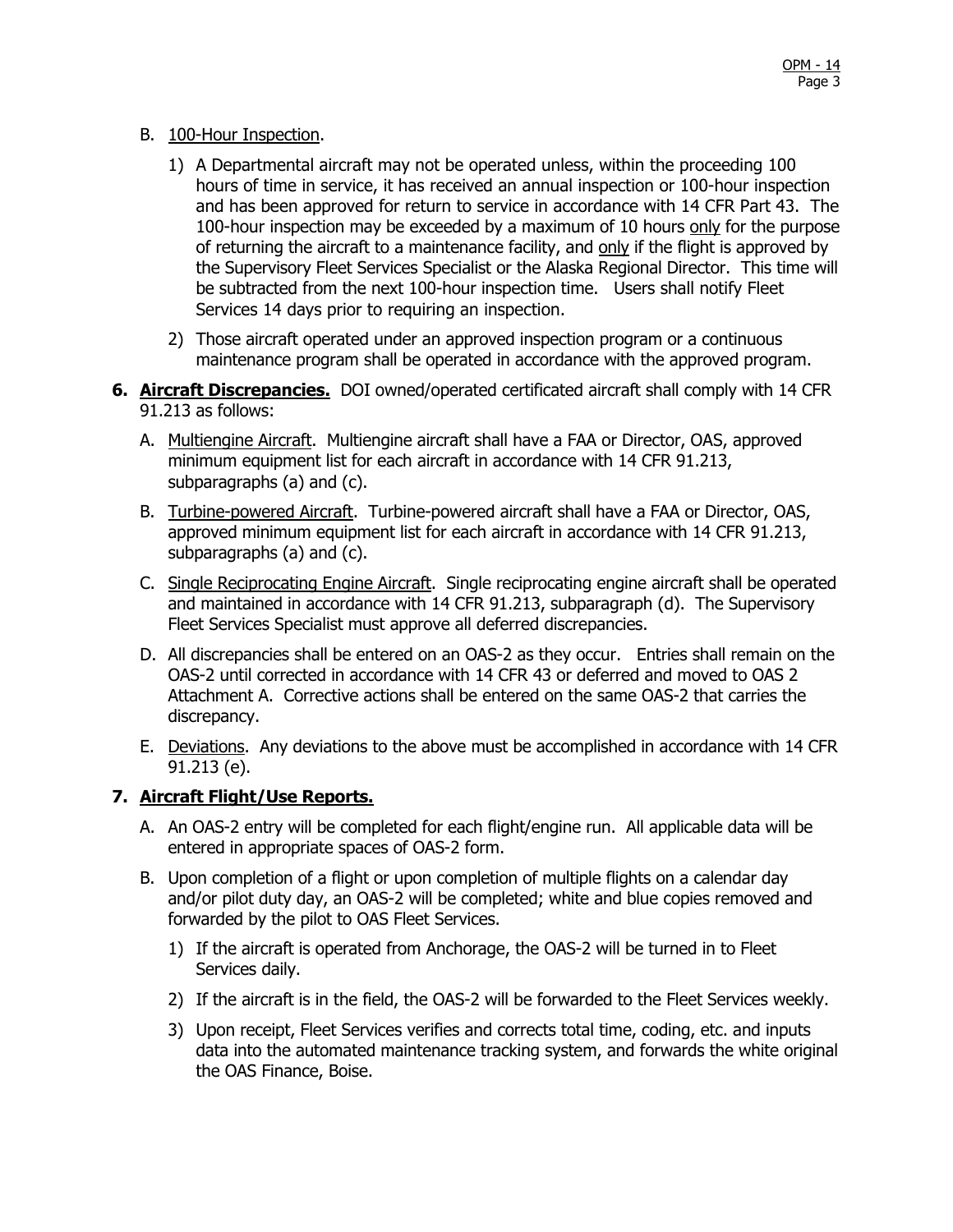- 4) If discrepancies are recorded on the OAS-2, it is retained in an active file by "N" number until the discrepancies are entered on a work order for correction.
- 5) When an aircraft arrives at OAS for maintenance with discrepancies, the OAS-2 book shall be delivered to Fleet Services. If the aircraft is of the general fleet and no maintenance is required, the OAS-2 book will remain in the aircraft.
- 6) When fleet aircraft arrive at a maintenance facility, the OAS-2 book will be delivered with the aircraft for correction of discrepancies.

#### **8. Aircraft Maintenance at Commercial Facilities.**

- A. General. OAS aircraft will be maintained in a condition of continued airworthiness with a neat and presentable appearance. Only those people who have direct operational control can determine airworthiness and appearance of aircraft. Consequently, pilots will be considered to have primary responsibility for the determination of those factors.
- B. Facility and Individual Qualification. The Supervisory Fleet Services Specialist will evaluate, counsel and qualify commercial maintenance facilities or qualified individuals for work on OAS aircraft. An initial and annual evaluation will be made by an on-site visit. A list of approved facilities/individuals will be kept in Fleet Services.
- C. Pilots shall ensure that discrepancies are entered on the OAS-2. After maintenance is completed, pilots shall ensure that certificated individuals make entries in the aircraft logs and OAS-2 book describing the work accomplished, along with their signature and certificate number. This signature constitutes an approval for return to service.
- D. Services. Pilots who require maintenance services shall contact the Fleet Services Specialist, outlining the type of services required. If maintenance at commercial facilities is determined to be appropriate for the maintenance services to be performed, Fleet Services will initiate a requisition for that maintenance. The requisition will reference the work order number, describe the work to be accomplished, and provide the recommended facility or individual's name that will perform the work.
	- 1) Aircraft Inspections. Pilots with aircraft requiring annual or 100-hour inspections at commercial facilities will contact the Fleet Services Specialist 14 days prior to obtaining service for authorization and instructions. Inspections shall be accomplished in accordance with applicable manufacturer's instructions, 14 CFR Parts 91 and 43, and OAS procedures. At the outset of an inspection, Fleet Services will contact the individual or facility doing the work and furnish a list of applicable airworthiness directives and deferred maintenance discrepancies. Pilots will be responsible to furnish the inspection facility or individual with those discrepancies on Form OAS-2 Attachment A. OAS inspection and discrepancy forms or an OAS approved equivalent will be used and a completed copy forwarded to OAS with the invoice. Applicable airworthiness directives and discrepancies of an airworthiness nature will be resolved directly as a matter of course. Discrepancies of a nonairworthiness nature will be resolved only after consulting with the Fleet Services Specialist. Tachometer time will be used for recording inspection times. When the aircraft has exceeded 100 hours since the last inspection, the excess time must be included in computing the next 100-hour due time. When an aircraft or engine is approved for return to service the certificated individual or facility will sign the statement provided in the flight log or enter a statement in the flight log in accordance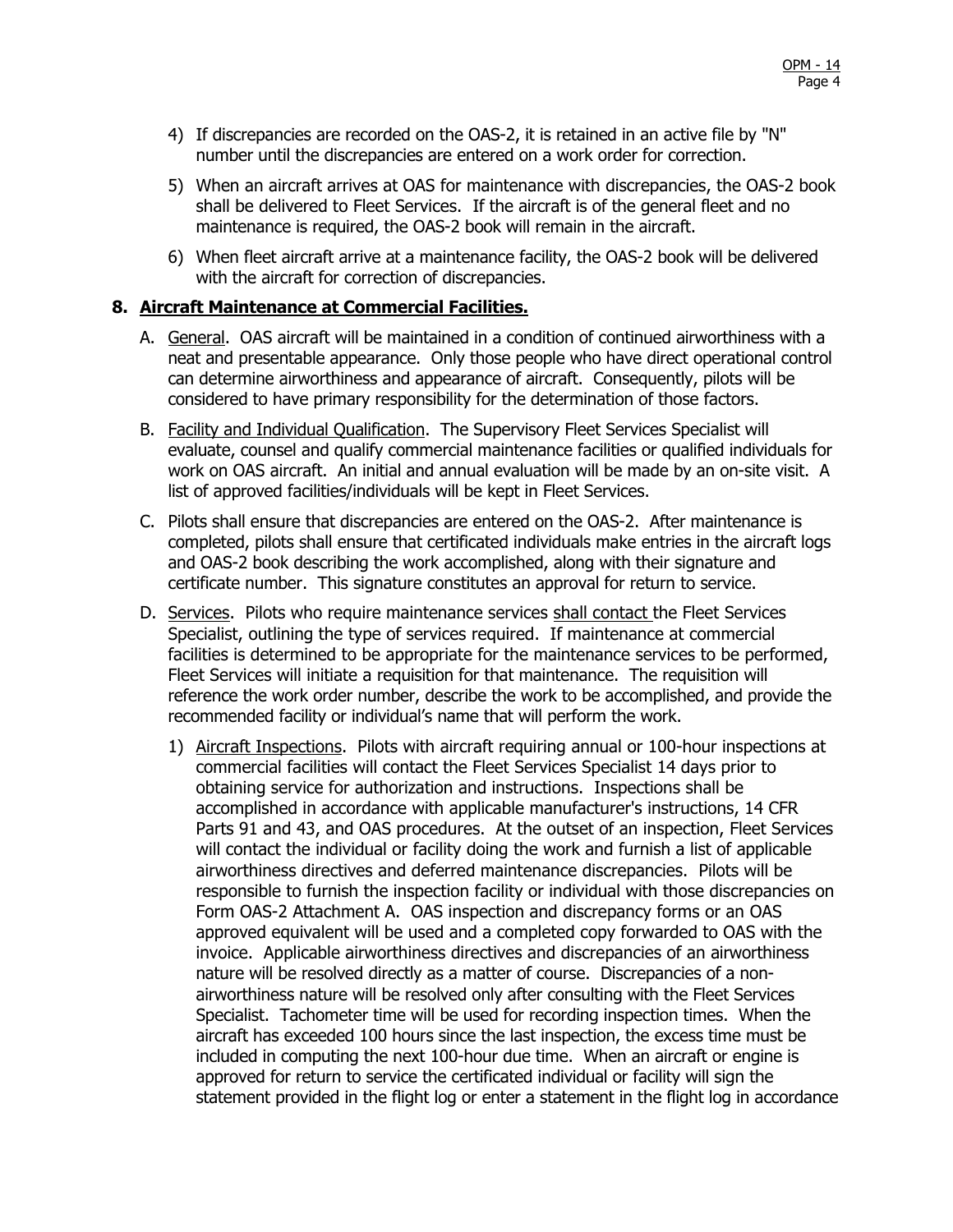with 14 CFR 43.11. Pilots are responsible to ensure that the approval for return to service is appropriately accomplished. An operational flight to confirm the aircraft's airworthiness will be conducted by the pilot and signed off on Form OAS-2 prior to any mission flying.

- 2) General Maintenance and Repairs. Pilots requiring configuration changes or general maintenance will contact the Fleet Services Specialist, for authorization and instructions. Maintenance will be accomplished in accordance with applicable manufacturer's instructions, 14 CFR Parts 91 and 43, and OAS procedures. Repair Stations will use the statement provided in the OAS-2 book for approval for return to service. Certificated individuals will make an entry in the OAS-2 book describing the work accomplished along with their signature and certificate number. Pilots are responsible to ensure that the approval for return to service is appropriately accomplished.
- 3) Modifications. Due to the need to maintain continuity and commonality throughout the OAS fleet, modifications will be accomplished at the OAS Repair Station in Anchorage unless the Regional Director (with recommendations from the Supervisory Fleet Services Specialist) determines it to be more cost effective to have it done elsewhere.

### **9. Operational Flights.**

- A. After approval for return to service, U.S. Fish and Wildlife Service, National Park Service and BLM aircraft will be operationally checked after 100-hour/annual inspections, configuration changes, and after extended periods of inactivity. The cost of the operational flights will be charged to the using bureau on the OAS-2 form used for the operational flight. An appropriate checklist, from Fleet Services, will be completed and submitted with the OAS-2.
- B. General utility fleet aircraft operational flights will be charged to the aircraft or proportionately, if training is involved. In addition to A. above operational flights shall be conducted in accordance with 351 DM 2.4(A) (2) (m).
- C. Pilots performing operational flights on DOI aircraft will, prior to the flight, review maintenance paperwork for what discrepancies were found and corrective actions, discuss with the Fleet Services Specialist, any special functional check that may be required and identify any deferred items. During the preflight, the pilot is responsible for review of operator's manuals, weight and balance information, and to ensure all documents are on board and up to date.
- D. Operational flights to determine that preventive maintenance, rebuilding, or alteration has not appreciably changed the flight characteristics or substantially affected the aircraft's flight operation will be accomplished with a flight crew approved by Fleet Services.
- E. During run-up and flight, each system installed in the aircraft will be functionally checked and results recorded on appropriate OAS flight check sheet. Discrepancies will be recorded on OAS-2 and signed off by the pilot.
- F. After completion of the flight, review the results of the flight.